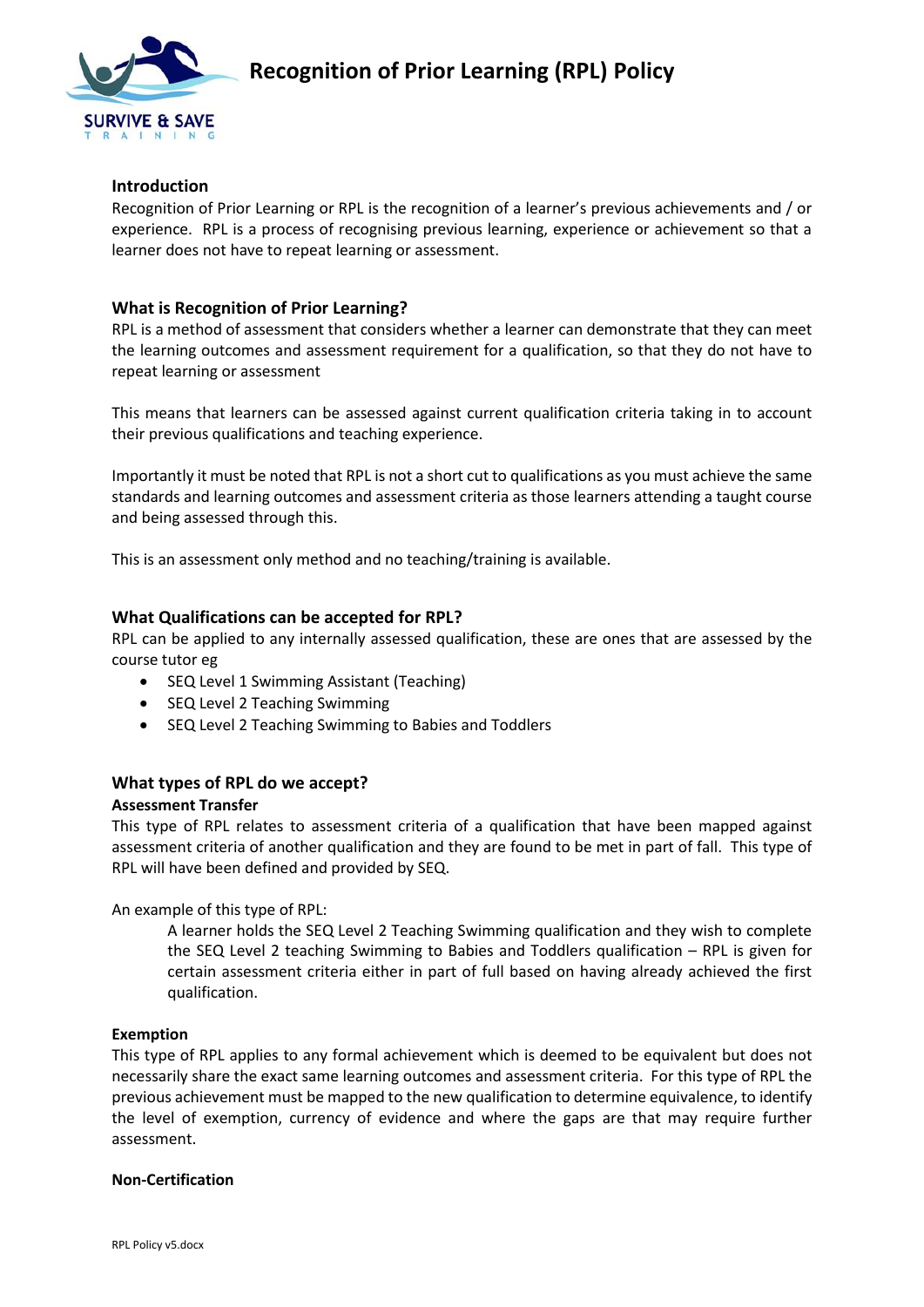

This type of RPL relates to non-certificate learning or experience that may exempt a learner from a further course of learning. This type of RPL will require mapping against the learning outcomes and assessment criteria for the qualification. Evidence provided for this type of RPL must current and allow the assessor to consider if the learner would meet the learning outcomes and assessment criteria for this qualification.

# **Applying for RPL**

- 1. All learners are initially assessed by completing a RPL (recognition of prior learning) questionnaire and submitting any relevant qualifications to check their knowledge, skills and training in teaching both in swimming and other areas for sports and education. Some programmes are subject to an initial assessment fee.
- 2. Where an application for RPL is approved you will be required to make payment of the relevant RPL fee prior to any further assessment taking place.
- 3. A copy for the qualification specification will be provided along with an assessment plan/tracking document to aid collection and submission of relevant evidence.
- 4. You will be required to send assessment evidence in a suitable format to your assessor which includes (dependant on the qualification):
	- a. Qualification certificates
	- b. Portfolio documents eg lesson plans (depending on the qualification you have applied for)
	- c. Video recordings of your teaching.
	- d. Theory questions
	- e. Professional discussion

You will be advised of the content of the portfolio to be submitted once payment has been received.

- 5. In order to meet the requirements of the qualification in particular practical aspects it is essential that you check the learning outcomes and assessment criteria carefully before submitting your work for assessment
- 6. Professional discussions may be required to verify currency of knowledge
- 7. Where shortfalls in evidence are identified these gaps need to be filled and may require completion of current assessment tasks including assessment in a practical environment
- 8. If you meet the required standard for the qualification(s) you have applied for the results will be forwarded to the Awarding Organisation for certification. It should be noted that both internal quality assurance and external quality assurance checks, where relevant, need to be completed prior to certificates being claimed.
- 9. If you do not achieve the required standard your assessor will give you feedback on the areas you need to develop. You will then be required to resubmit your work to be reassessed or you may be recommended to attend a formally taught course or part of course.

# **What if I am deemed to not meet standard?**

Applying for RPL does not automatically guarantee that you will be awarded the qualification that you have applied for. You are required to meet the same learning outcomes and assessment criteria and standards as those attending a formally taught course or part of course.

Where the assessor agrees that there are only a few pieces of evidence or criteria that need to be worked on you may resubmit this work. There may be an additional fee to pay for the assessor time at the current rate.